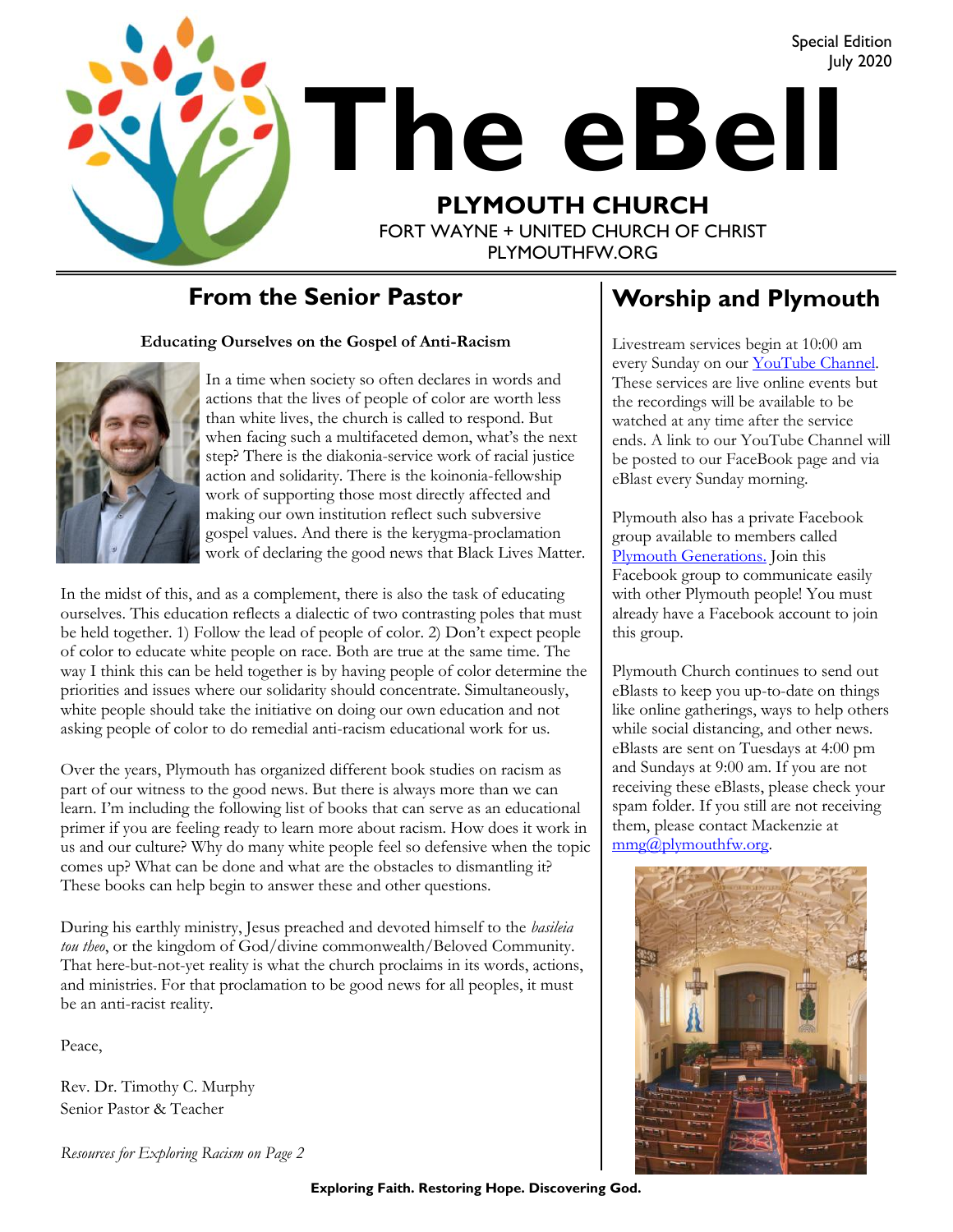#### **Plymouth People In Our Prayers**

Archer Family, Mariellen Beitman, Trevor Burns, Carleen Carteaux, Natasha Chemey, Alice Cline, Wayne Clouse, Dick Conklin, Kris Conner, David Cornwell, Wendy Crispell, Brad Crowder, Quinn Hacker, Joan Hartwig, Susan Jarvis, Kris Jensen, Nancy Jordan, Ginny Laudadio, Brian Laurenz, Joan Lipscomb, Sheldon Lockwood, Karen O'Neal, Carol Patterson, Bonnie Pennock, Mike Popp, Noel Resor, Donna Riethmiller, Anne Rowland, Rick Schilb, Patrizia Saladini-Stark, Jacqueline Sanders, Barbara Senn, John Shannon, Isabelle Shockney, Johanna Smith, Gordon Walter, Chris Week

**Sympathy** is extended to Kris Conner and family on the death of her brother, Lawrence "Larry" H. Skow on June 21, Portland, OR.

**Sympathy** is extended to Alice Cline and family on the death of her daughter, Shirley Wells, on July 1.

**Sympathy** is extended to Kris Jensen, to Geoff, Jenny, Tracy, on the death of husband and father, Robert "Bob" Jensen, July 3, Ann Arbor, MI.

**Sympathy** is extended to Ahnee Conner and family on the death of her son, Nicholas John Conner, 48, on July 8, Gatesville, TX.

**Sympathy** is extended to Joyce Augspurger on the death of her husband, Fred Augspurger, 84, on July 11, Fort Wayne, IN.

**Sympathy** is extended to Vicki Kruse and family, on the tragic death of her great nephew Taylor Chavez, age 18, on July 18, Wichita, KS. Taylor died from injuries sustained when he was hit by a drunk driver. His parents generously consented for his organs to be donated to give life to others. The hospital staff and visitors lined the hallway in an "Honor Walk" as Taylor's body was wheeled to the OR. He would have entered Kansas State University as a freshman this fall.

# **Resources for Exploring Racism**

*Pre-Post-Racial America: Spiritual Stories from the Front Lines*, by Sandhya Rani Jha, 2015. Weaving together a complex personal narrative, insightful stories of others, and pointed observations about faith and race in the United States, Jha bridges theory, practice, story, and faith, reminding us that God calls us to build Beloved Community.



*Stamped from the Beginning: The Definitive History of Racist Ideas in America*, by Ibram X. Kendi, 2017. Chronicles the entire story of anti-black racist ideas over the course of American history, showing how racist ideas did not arise from ignorance or hatred but were created to justify and rationalize deeply entrenched discriminatory policies and the nation's racial inequities.

*How to be an Antiracist*, by Ibram X. Kendi, 2019. Another Kendi book, this one explains how racism is primarily a structural reality, with the primary thesis that not being racist isn't enough; we must actively choose to be "antiracist." Combines history, science, and ethics with memoir sections.



*White Fragility: Why It's So Hard for White People to Talk about Racism*, by Robin Diangelo, 2018. Explores the disbelieving defensiveness that white people exhibit when their ideas about race and racism are challenged—and particularly when they feel implicated in white supremacy, based in part on Diangelo's decades of running diversity-training and cultural competency workshops.

*The New Jim Crow: Mass Incarceration in the Age of Colorblindness*, by Michelle Alexander, 2010. Examines the criminal justice system, showing how it is the extension of Jim Crow segregation, including both pre-arrest and postincarceration discrimination.

*Me and White Supremacy: Combat Racism, Change the World, and Become a Good Ancestor*, by Layla Saad, 2020. Teaches listeners how to dismantle the privilege within themselves so that they can stop (often unconsciously) inflicting damage on people of color, and in turn, help other white people do better, too.



*Why Are all the Black Kids Sitting Together in the Cafeteria?: And* 

*Other Conversations About Race*, by Beverly Daniel Tatum, 2017. Argues that straight talk about our racial identities is essential if we are serious about enabling communication across racial and ethnic divides.



*When They Call You a Terrorist: A Black Lives Matter Memoir*, by Patrisse Khan-Cullors and Asha Bandele, 2017. Memoir of Black Lives Matter co-founder and her experience growing up poor, Black, and Queer in Los Angeles, reminding us that protest in the interest of the most vulnerable comes from love and seeks to change a culture that declares innocent Black life expendable.

**For the month of July we pray for: Mustard Seed, Turnstone, and Easter Seal Arc of Northeast Indiana whose work is supported in part through Plymouth Benevolence.**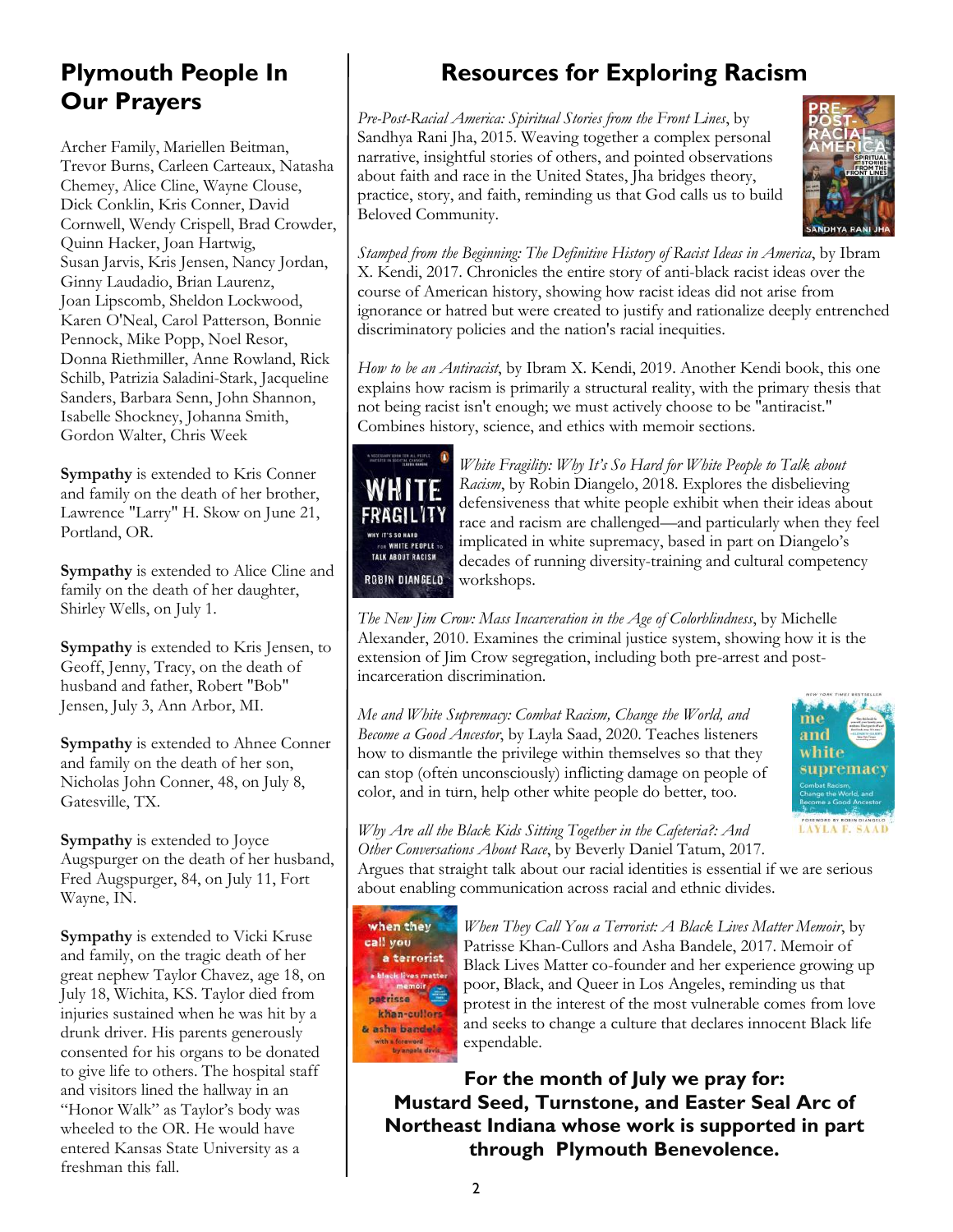## **From the Associate Pastor**

Dear Friends,

The Sacrament of Baptism was conducted on July 1, Wednesday, at 11:00 am, in the sanctuary. This joy-filled occasion in the life of Plymouth Church was shared with you in digital worship on Sunday, July 12. First-time parents, Brittany Ramsey and Clayton Bennett, presented their identical twin daughters.

Adelaide Carolyn Ruth Bennett and Catherine Loretta Rose Bennett were dressed in identical white-eyelet dresses made by their grandmother, Laura Ramsey, who, with grandfather, Tod Ramsey, and grandparents Bennett, were the only people present with us. All of us wore masks. For you unable to hear the words of the ritual, I'm providing the heart of the content: The five questions asked of parents are the same as for new members and confirmands so are not reprinted here. Likewise, the blessing of the water is in the New Century Hymnal.



Rev. Ruth: Words of baptism: Adelaide Carolyn Ruth ~ Catherine Loretta Rose, I baptize you in the name of the Father, the Son, and the Holy Spirit, one God - mother, creator of us all, child of God.

Rev. Timothy: Words of anointing: Just as Jesus was anointed by God for a holy purpose and to live a life of love and service, so you are anointed in the name of Jesus, that you may be strengthened and encouraged to someday live a life of love and service and to fulfill who God is calling you to become. Amen.

Rev. Ruth: Closing prayer:

We give you thanks, O Holy One, mother and father of all the faithful. Give to the newly baptized: strength for life's journey, courage in time of suffering, the joy of faith, the freedom of love, and the hope of new life; through Jesus our Christ, who makes us one. Amen.

Stay Safe and Be Well,

Rev. Ruth E. Phillips Associate Pastor



## **Plymouth Office**

Staff has returned to the office; however, due to social distancing requirements, the building remains locked and staff are not regularly attending the front desk. If you need to gain access to the building, please make arrangements with our Office Manager Tina Puitz by emailing her at [office@plymouthfw.org.](mailto:office@plymouthfw.org) There are safety protocols in place to help maintain safety for all. The building is looking bright and shiny and regular cleaning continues throughout the day.

## **Advance Care Planning FREE Webinar**

Plymouth Church Zoom Gathering Sunday, August 9, 11:00 a.m.

This is an online event focused on Advance Care Planning. RSVP by emailing Erica Downing at [erica.downing@parkview.com](mailto:erica.downing@parkview.com) by August 5, 2020. RSVP is required to disperse materials needed for the group session.

To participate, click the following link: [http://zoom.us/join.](http://zoom.us/join) Next, type the following ID into the Meeting ID box: 7537470907. Zoom must be downloaded onto your device before joining this webinar. [Click here](https://www.zoom.us/download#client_4meeting) to be taken to the Zoom Download Center.

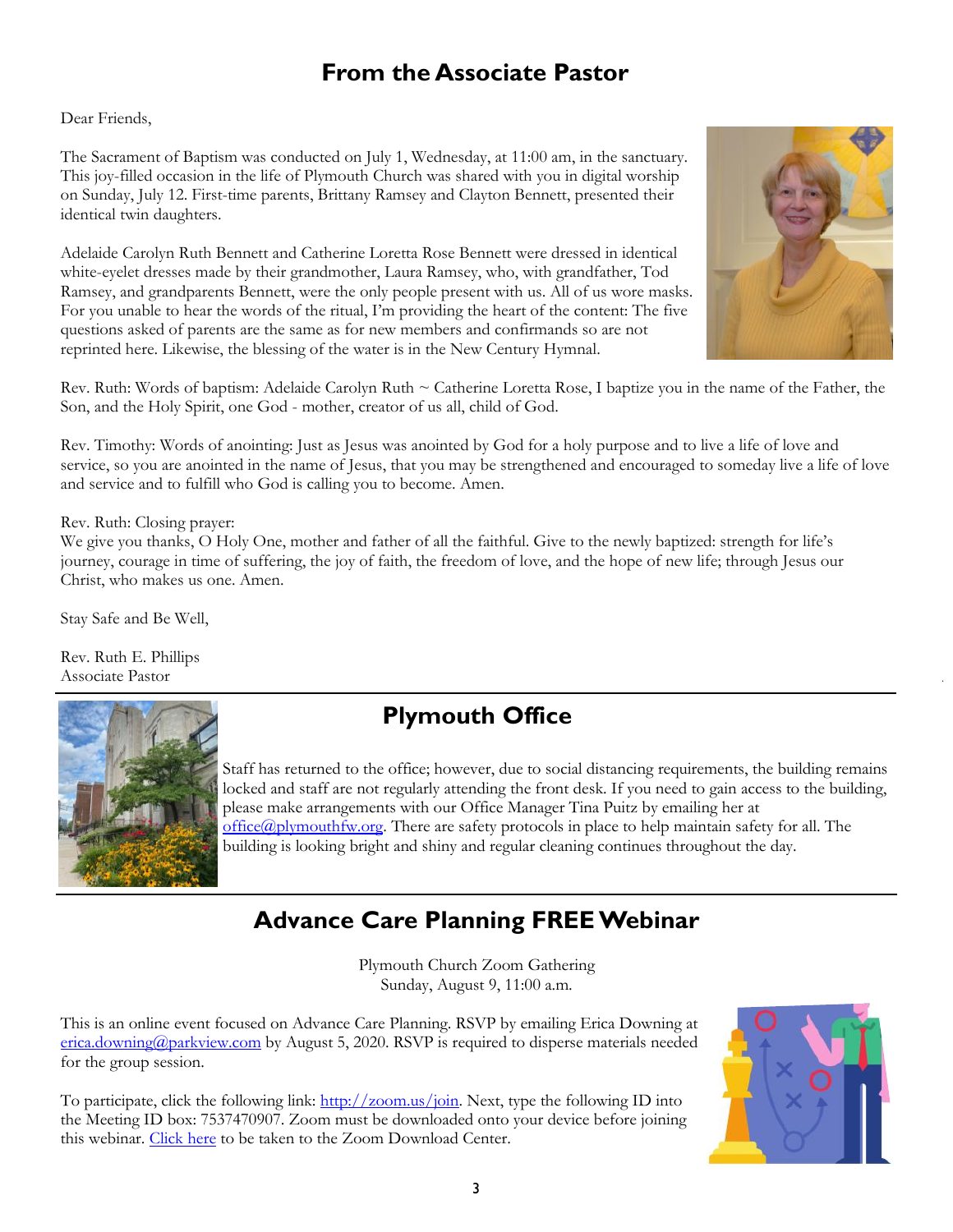## **Camp Red Cedar Supply Drive**

The Evangelism & Marketing Board wants to give a hearty "Thank you!" to everyone who participated in our supply drive on July 11, benefitting Camp Red Cedar. In these strange and sometimes overwhelmingly hard days, it is a real gift to see people happily contribute to the well-being of others. This outpouring of generosity manifested good news for Camp Red Cedar and the kids they serve.

Thanks to your generosity, we were able to deliver over 400 items, including over 200 craft supplies, 100 swimming floats and beach toys, outdoor toys, and even some first aid supplies! As we got things unloaded and stacked on the cart, campers and camp counselors took note. It seems as if the news of a donation coming in preceded us, as I heard one counselor exclaim, "That's a LOT of stuff! Is that from the church? - Awesome!" And honestly? It was pretty awesome.

I've said it before, and I'll say it again: This is good churching, friends. A few of you said the same as you dropped off your donations, commenting that you felt like it was a good way to go to church. We on the E&M Board agree whole-heartedly. That's why it is our goal to keep up with monthly drives to benefit various organizations in our community and show that we are here for good. So keep your eye out for information about our drive for August. We don't have to be in the building to keep being the church!

If you are not familiar with Camp Red Cedar, we encourage you to visit their website ([www.campredcedar.com\)](http://www.campredcedar.com) and learn more about them. Nearly 60 completely accessible acres - including the lake! - for kids of all abilities to enjoy camaraderie and the great outdoors. What a joy and privilege to help them in their good work!

January Simpson Evangelism & Marketing Board



## **Cedars HOPE Task Force Soliciting Ideas**

The Cedars HOPE task force is soliciting ideas about what to do with the Cedars HOPE building just west of the church purchased this past February. The task force has been asked to review options for the purchase in light of mission priorities and building feasibility/costs. If you have suggestions about possible uses for the property, please contact Abby Powers at [abby.powers@powerspsych.com](mailto:abby.powers@powerspsych.com) or 260-249-0889. This is an exciting undertaking for the congregation, and we appreciate your input as we move forward!

## **Plymouth Donations**

If you feel the call to donate to Plymouth during this time of uncertainty, please consider using our online method by using your smart phone's barcode scanner. This QR Code/Scanner tag will take you to the Plymouth donation page, or you can click [here.](https://www.eservicepayments.com/cgi-bin/Vanco_ver3.vps?appver3=wWsk24ZWJSTZKsGd1RMKlg0BDvsSG3VIWQCPJNNxD8upkiY7JlDavDsozUE7KG0nFx2NSo8LdUKGuGuF396vbVaiPstRo5nGq-DzvnYb662XHubq5Z7ap5JVmPErc4ZeYHCKCZhESjGNQmZ5B-6dx2HOd3DsUXzGmTYEh8VU7JU=&ver=3) To scan this QR code, open the camera on your device and hover over the QR code. Once your camera focuses on the code, an option to follow the link will appear. You can also download a QR scanner app! Use this secure and confidential link to support Plymouth Church's ministry and mission! Your gift helps advance the local and global outreach of Plymouth benevolence.

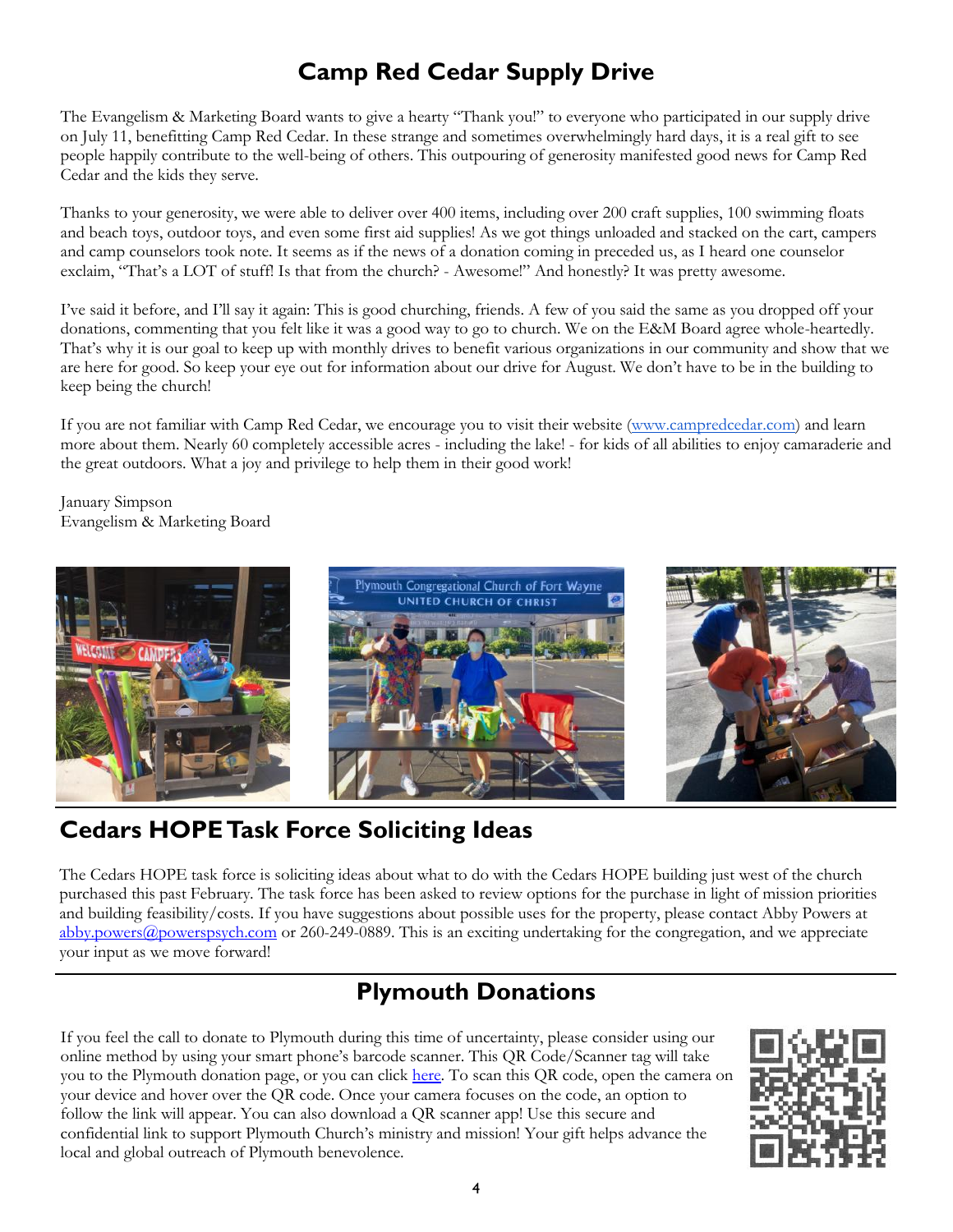# **Christmas in July**

The Benevolence Committee invites you to celebrate Christmas in July by donating to the UCC's Christmas Fund for the Veterans of the Cross and Emergency Fund. This is a resource for retired UCC clergy and their surviving spouses. For many clergy, savings and pensions that keep pace with increasing costs of living just aren't possible. Upon retirement, they struggle to make ends meet after a lifetime of service. Donations to the Christmas Fund allow the UCC's Pension Boards to offer assistance when it is needed most.

In 2018, donations from congregations across the UCC provided \$2,000,000 in assistance, including: monthly pension supplements for 379 retirees, health benefits supplementation for 174 retirees, Christmas "thank you" gift checks for 401 retirees, and emergency grants to 49 active and retired UCC clergy and lay employees in urgent need.

To donate to the Christmas Fund, you can send a check to the church with "Christmas in July" on the memo line or donate online [here.](https://www.eservicepayments.com/cgi-bin/Vanco_ver3.vps?appver3=wWsk24ZWJSTZKsGd1RMKlg0BDvsSG3VIWQCPJNNxD8upkiY7JlDavDsozUE7KG0nFx2NSo8LdUKGuGuF396vbVaiPstRo5nGq-DzvnYb662XHubq5Z7ap5JVmPErc4ZeYHCKCZhESjGNQmZ5B-6dx2HOd3DsUXzGmTYEh8VU7JU=&ver=3) Let us give generously and with gratitude to God for the good work of these faithful servants.

## **Call to Action: No Excuse Mail-In Voting**

Because the COVID-19 pandemic is likely to be around when we vote in November we need to have "no excuse" mail in ballots for Indiana voters. With the primary election we have seen mail-in voting work. Planning and the allocating of resources to continue to keep Indiana voters safe while voting should be done now. Please contact Governor Eric Holcomb [www.in.gov/gov/2752.htm](https://www.in.gov/gov/2752.htm), 317-232-4567, 206 State House, Indianapolis, IN 46204 and Connie Lawson, [www.in.gov/sos/2341.htm](https://www.in.gov/sos/2341.htm) , 317-232-6531, 201 State House, Indianapolis, IN 46204 telling them you want No Excuse Absentee voting available for the November Election. It is imperative to urge our leaders to implement this necessary change.

# **Growing Hope Globally**

From IMPOSSIBLE to POSSIBLE!

We at Plymouth have watched it happen! In the last 15 years the mission projects we have supported in these developing nations, have truly gone from near impossible to POSSIBLE: changing lives, bringing food security and independence to over a million people!

Working with our partners Pleasant Chapel Church of the Brethren and Peace UCC, Growing Hope can and will continue to make a difference. Plymouth and Peace UCC raise the money for expenses and Pleasant Chapel raises the corn! Together we are able to support our two projects: everything from building water storage facilities, developing new seed, introducing new crops, while improving farming techniques. Growing Hope impacts the lives of our siblings by moving them from subsistence to surplus agriculture. As important is their commitment to "pass it on!"

Plymouth's Global Mission Covenant calls on us to support programs such as Growing Hope. We are off to a great start this year. Plymouth Benevolence has awarded us a grant, we received a matching corporate grant, and a wonderful gift from Randy Roberts – his beautiful artwork – nothing is impossible! We ask that you consider making a contribution to this year's campaign. With your continuing support all is POSSIBLE!

Thank you for your consideration.



Growing Hope Task Force

# **Plymouth Music Series**

Plymouth Music Series is back and we are social distancing!

**Wednesday, August 12 at 7:00 pm:** The Ghosts of Plymouth's Past Playlist featuring Robert Nance, organist

During the pandemic lock-down, Nance has been practicing and performing in the sanctuary on a regular basis. During these sessions, he has often been interrupted by the dramatic sounds of appreciative spirits. What music do these spirits like the most? You'll find out!

**Wednesday, September 2 at 7:00 pm:** Two Friends, Two Keyboards, Too Fun featuring Robert Nance and Jonathan Young, Duo Piano

With four hands, twenty fingers, two keyboards and one hundred seventy-six keys, pianists Robert Nance and Jonathan Young perform music from Bach to Pop. Audiences will delight in these two entertainers as they perform virtuosic standards as well as arrangements of popular musicals and songs, all on Plymouth's Steinway grand pianos.

These events will be both open to the public and streamed online. Limited seating at the church is available, but strict safety protocols are being applied. Doors will open 30 minutes prior to each event and seating will be organized to avoid contact with other patrons. All seats are spread out by CDC and Indiana Health Department guidelines. Click [here](https://www.plymouthfw.org/plymouth-music-series) to learn more about Plymouth Music Series!